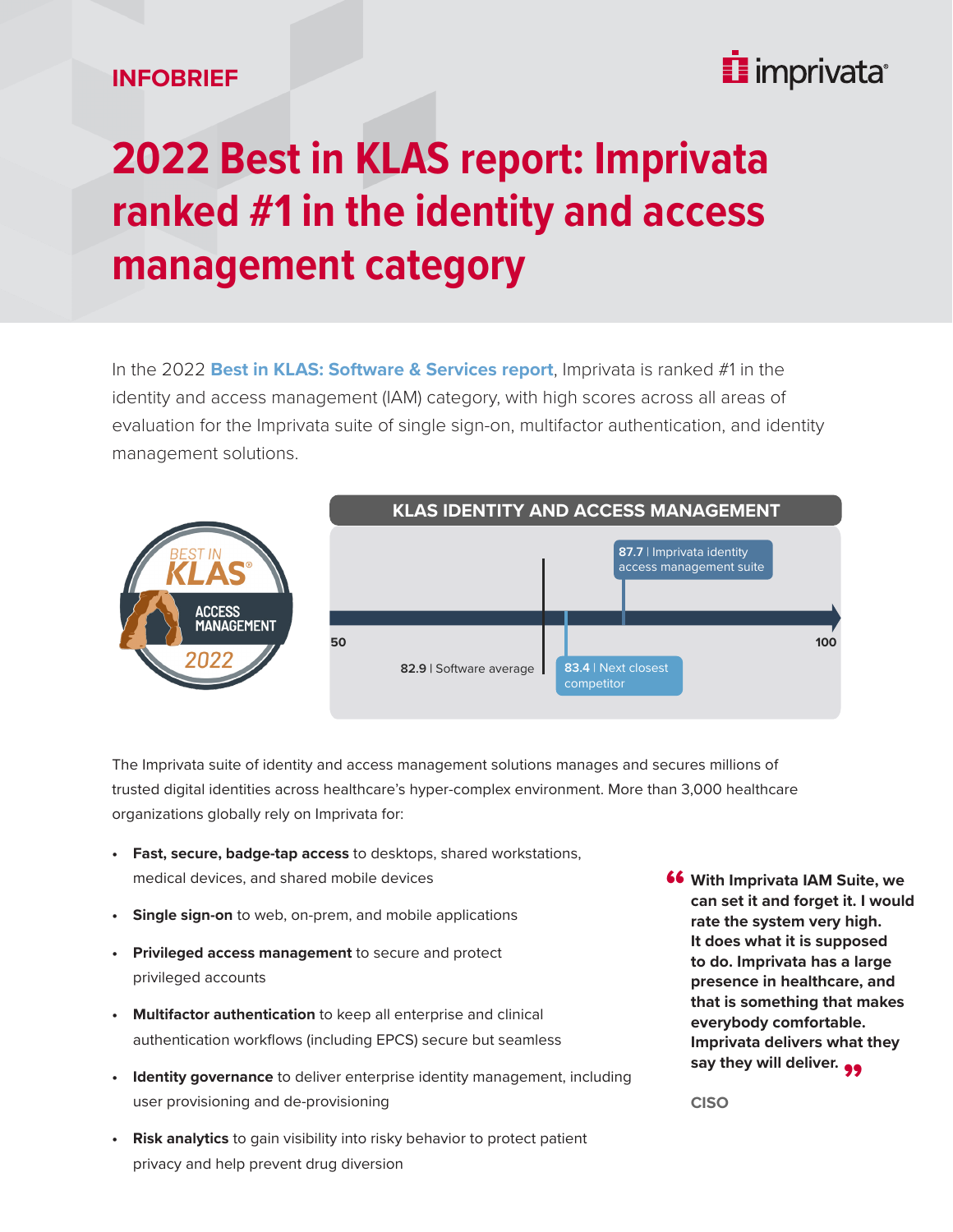The Imprivata suite is the highest-ranking IAM solution across the six areas KLAS evaluates: Culture, Loyalty, Operations, Product, Relationship, and Value. Specifically, 100% of Imprivata customers that KLAS spoke with consider Imprivata part of their long-term plans, and 96% said they would buy the solution again.

**66** The Imprivata system...<br>allowed us to move to o **allowed us to move to one platform. Having everything in**  one place was a no-brainer. <sub>99</sub><br>'T directer

**IT director**

Imprivata is also the highest-ranked vendor in Identity Management, a sub-category of IAM, with an overall performance score of 90.

## **Imprivata is the most often selected IAM vendor by healthcare provider organizations**

Winning Best in KLAS for 2022 further solidifies Imprivata as healthcare's IAM market leader. In its **[Decisions Insight: Identity and Access Management 2020 report](https://klasresearch.com/report/identity-and-access-management-2020-healthcare-looks-well-beyond-sso-a-decision-insights-report/1449)**, KLAS finds that Imprivata is the most frequently selected IAM vendor by healthcare provider organizations.

As part of this research, KLAS validated more new contracts with Imprivata than any other IAM vendor, and among organizations making an IAM purchase, Imprivata was selected **twice as frequently** than any other vendor.

Among the reasons why Imprivata was selected, organizations cite the company's expanded offering to include the full suite of IAM solutions. In fact, KLAS research finds that Imprivata is the **only** vendor that offers solutions across all capabilities defined in the KLAS Identity and Access Management Framework: